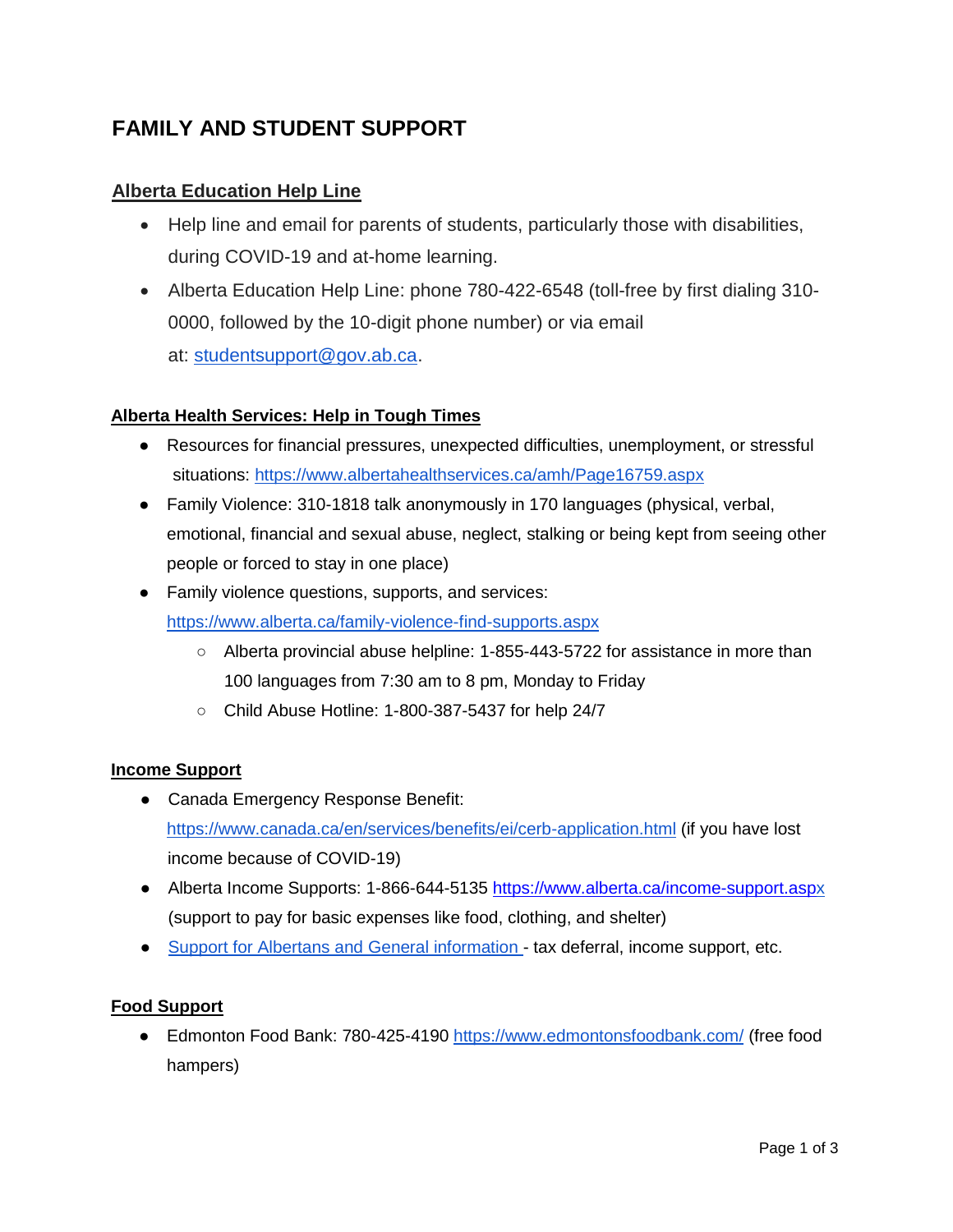- Halal Food Hamper:<https://www.ifssa.ca/food-bank> (free food hampers to anyone of any religion [hampers meet Islamic food requirements] as well as other supports. 780-900-2777)
- Food4Good:<https://food4good.ca/programs/> (low-cost groceries and food prep)
- Free Footie YEG:<https://www.freefootie.ca/free-food> (free food hampers delivered to your door)
- Fresh Routes Mobile Grocery:<https://freshroutes.ca/delivery-request/> (free or low-cost food hamper delivery)
- Please contact your Principal if you need further support, as some donations may be available (780-454-1855). Elementary: *jharman@auroraschool.ca; Middle School:* pdang@auroraschool.ca

### **Mental Health Support:** all services are available 24/7 for free

- Kids Help Phone: text CONNECT to 686868 (professional counselling, information, and referrals by volunteer-led, text-based support for young people)
- Crisis Text Line Alberta: text CONNECT 741741 (information, referrals, and volunteerled, text-based support to young people)
- Alberta 211: phone 211 for a free helpline to connect to community and social services in your area (available in 150 languages) <https://edmonton.cmha.ca/211-resource-lists/>
- Alberta Mental Health Helpline: 1-877-303-2642 for confidential support for mental health concerns
- Alberta Addiction Helpline: 1-866-332-2322 for confidential support for alcohol, tobacco, drugs, and problem gambling

#### **Parenting Support and Self Care**

- Alberta Health Services Free Parent Information Series: articles to answer frequently asked questions such as how to support your child's self-confidence, skills working with others, or talking about drugs/alcohol/peer pressure: <https://www.albertahealthservices.ca/amh/Page2434.aspx>
- Alberta Health Services Free Caregiver Sessions: live sessions offered on Zoom to give information about skills and strategies on a variety of topics. Information sheets are available here if you are unable to attend:

[https://www.cyfcaregivereducation.ca/caregiver-education\\_1](https://www.cyfcaregivereducation.ca/caregiver-education_1)